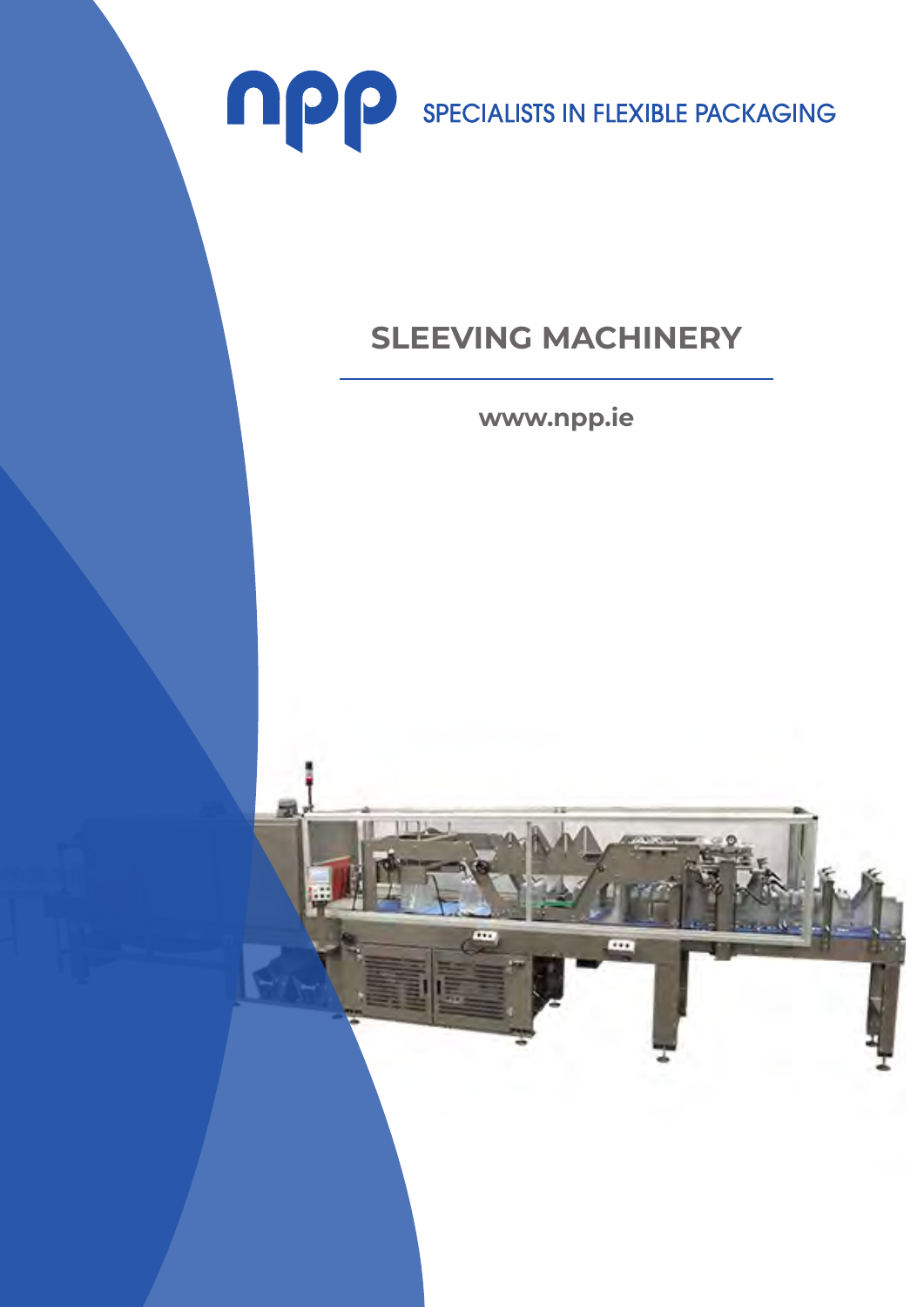# **Minipack MS 70**



### **Bundling Machine MS 70 & MS 90**

The new series of Minipack-Torre bundling machines is characterised by the great versatility of the models combining efficiency, reliability and high performance. This all guarantees ideal working conditions in any situation the user carries out the activity.

The models of the MS range represent the extreme simplification of bundling machines. They are built with a solid single-unit structure and are equipped with a safety photocell which blocks the sealing bar whenever it encounters an obstacle in its path.

The MS bundling machines wrap both individual or multiple products in polyethylene film. The MS model is able to meet any wrapping requirement thanks to the wide range of options.

| Power supply                    | V          | 220/400          |
|---------------------------------|------------|------------------|
| Phase                           | ph         | 3                |
| <b>Electric Power</b>           | kW         | 20               |
| <b>Electric consumption</b>     | <b>kWh</b> | 10               |
| <b>Air Pressure</b>             | bar        | 6                |
| Air Consumption per cycle       | nl         | 15               |
| Hourly production               | p/h (pph)  | Up to 12 ppm     |
| <b>Sealing Bar</b>              | mm         | 700 & 900        |
| MAX product height              | mm         | 380              |
| <b>MAX reel dimensions</b>      | mm         | Ø 350x680        |
| Worktop height                  | mm         | Standard 850+25  |
| <b>Machine dimensions</b>       | mm         | 2890x1200xh.1980 |
| <b>Tunnel infeed dimensions</b> | mm         | 600x h.400       |
| Tunnel chamber length           | mm         | 1300             |
| Machine weight                  | kg         | 1000             |

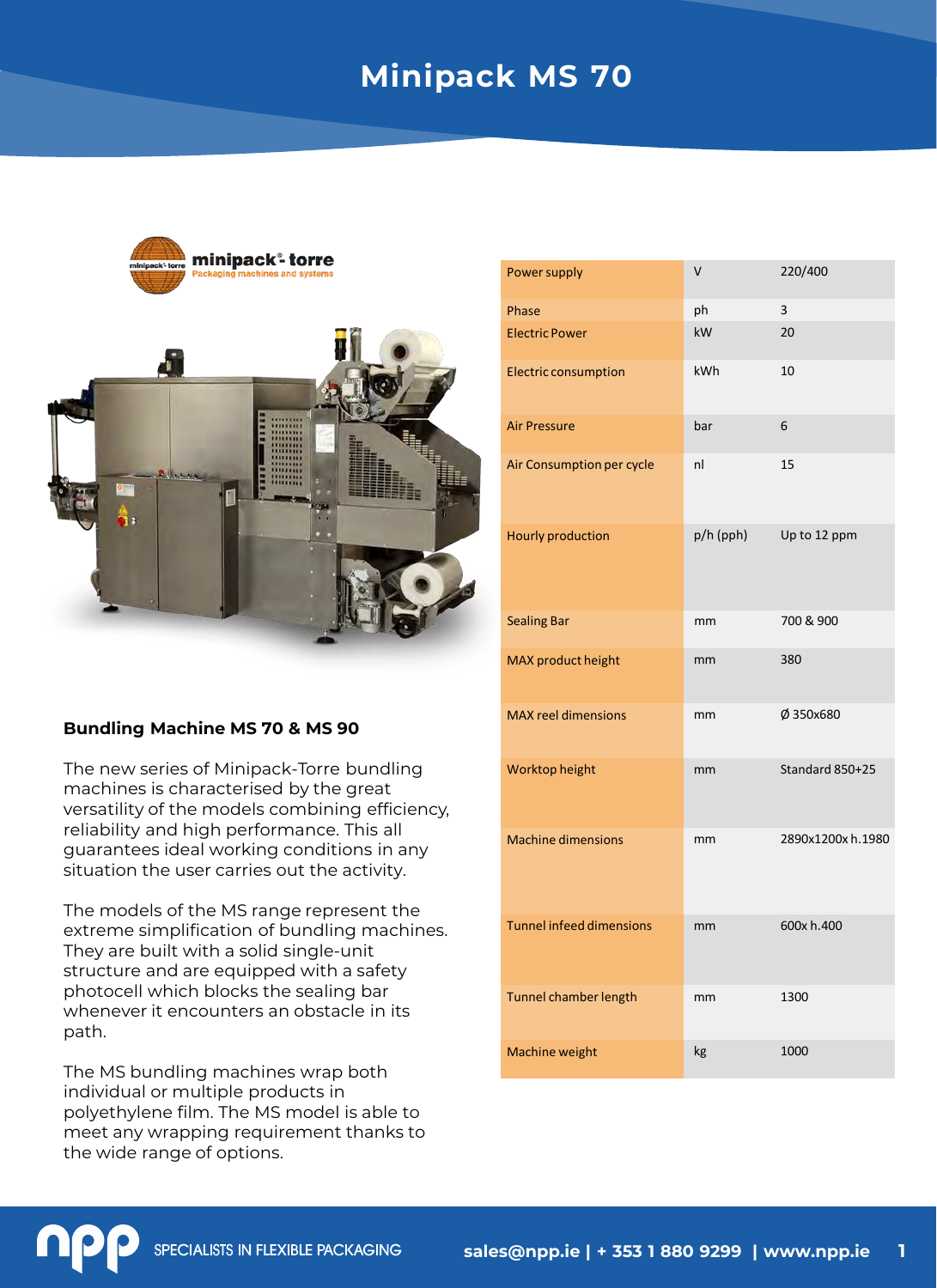



## **Bundling Machine MS 70, 90, 115 AL**

The new series of Minipack-Torre bundling machines is characterised by the great versatility of the models combining efficiency, reliability and high performance. This all guarantees ideal working conditions in any situation the user carries out the activity.

The models of the MS L and AL range represent the best solution for incorporating the machine in production lines, as they are all set up for automatic management of the line infeed and outfeed exchange signals.

The MS L and AL Bundling Machines wrap both individual and multiple products in polyethylene film. They can wrap products as long as 1500 mm. Thanks to the control selector, the operator can choose whether to work in automatic or semiautomatic mode

| Power supply                    | V         | 220/400              |
|---------------------------------|-----------|----------------------|
| Phase                           | ph        | 3                    |
| <b>Electric Power</b>           | kW        | 27                   |
| <b>Electric consumption</b>     | kWh       | 14                   |
| <b>Air Pressure</b>             | bar       | 6                    |
| Air Consumption per cycle       | nl        | 15                   |
| <b>Hourly production</b>        | p/h (pph) | Up to 12 ppm         |
| <b>Sealing Bar</b>              | mm        | 700, 900 & 1150      |
| MAX product height              | mm        | 380                  |
| <b>MAX reel dimensions</b>      | mm        | Ø 350x880            |
| Worktop height                  | mm        | Standard 850+25      |
| <b>Machine dimensions</b>       | mm        | 3600x1500x<br>h.1980 |
| <b>Tunnel infeed dimensions</b> | mm        | 800x h.400           |
| Tunnel chamber length           | mm        | 1500                 |
| Machine weight                  | kg        | 1400                 |

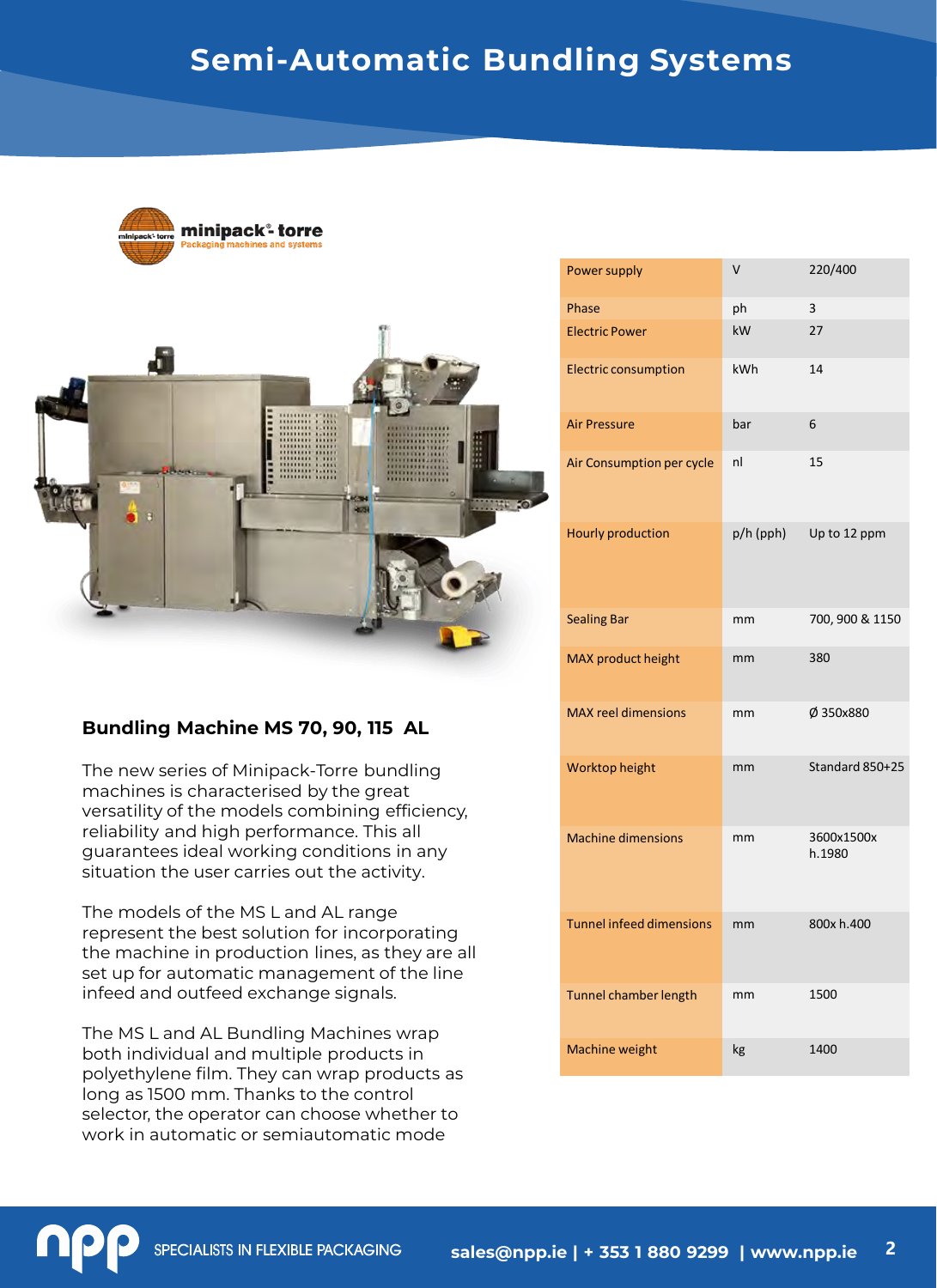



### **Sleeve wrapper MS 50, 70 & 90 – 1**

The new series of Minipack-torre sleeve wrappers offers you the possibility of increasing your company's production, assuring efficiency and reliability.

The MS 90 - 1 automatic sleeve wrappers are suitable for packaging different types of small-medium sized products in flat heat-shrink plastic film. Thanks to the 90° loading belt, the machine allows you to group the products for easier bundling.

| <b>Power supply</b>                | v            | 220/400                |
|------------------------------------|--------------|------------------------|
| Phase                              | ph           | 3                      |
| <b>Electrical power</b>            | kW           | 10                     |
| <b>Electric consumption</b>        | kWh          | 6                      |
| <b>Air Pressure</b>                | bar          | 6                      |
| Air Consumption per<br>cycle       | nl           | 14                     |
| <b>Hourly production</b>           | p/h<br>(pph) | Up to 10 ppm           |
| <b>Sealing Bar</b>                 | mm           | 500, 700 & 900         |
| MAX product height                 | mm           | 230                    |
| <b>MAX reel dimensions</b>         | mm           | Ø 300x480              |
| Worktop height                     | mm           | Standard<br>$850 + 25$ |
| <b>Machine dimensions</b>          | mm           | 2530x1200x<br>h.1670   |
| <b>Tunnel infeed</b><br>dimensions | mm           | 400x h.250             |
| <b>Tunnel chamber</b><br>length    | mm           | 1100                   |
| Machine weight                     | kg           | 750                    |

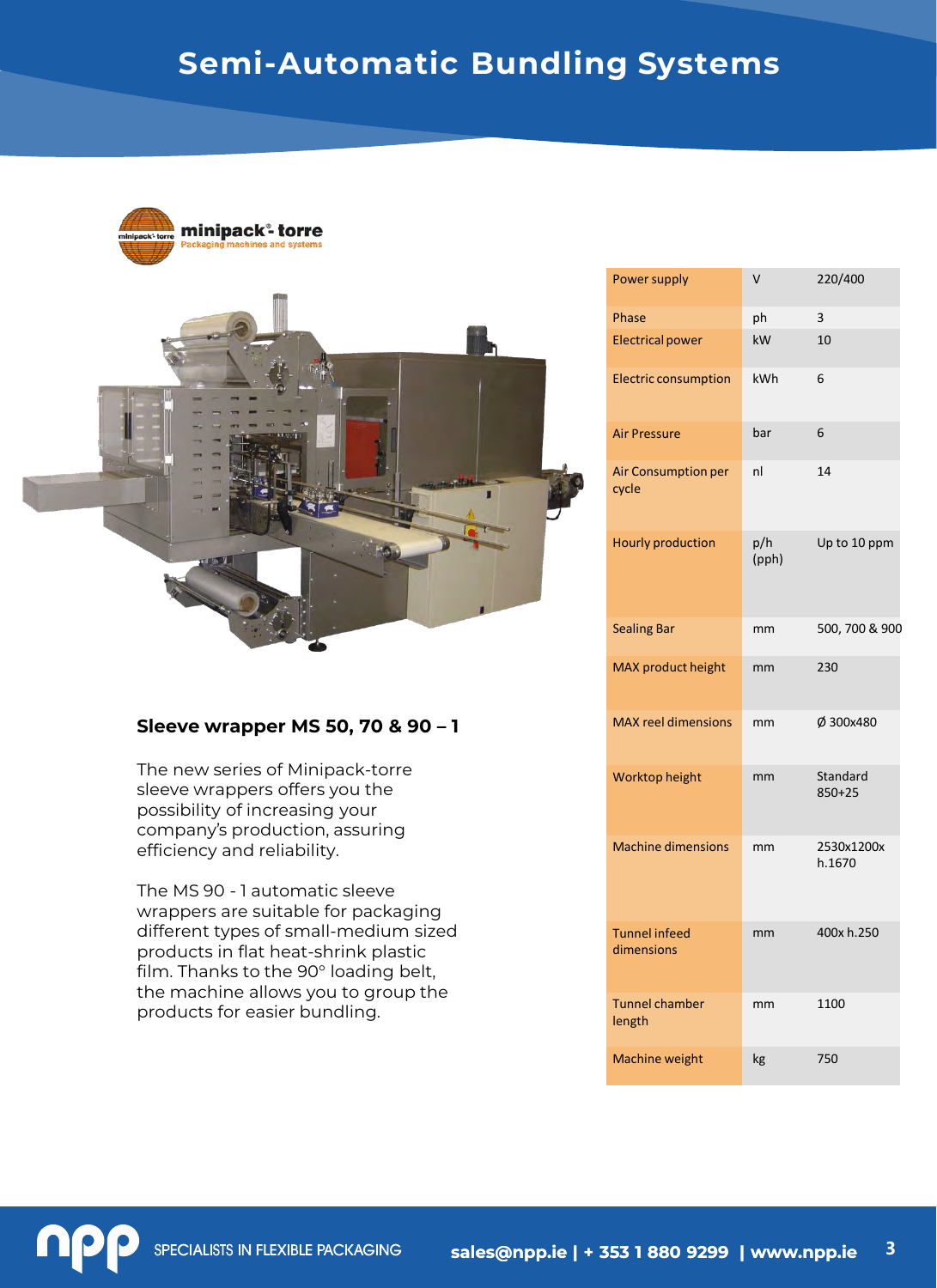



#### **Sleeve wrapper HS 70 & 90 AL SPEED**

The new series of Minipack-torre sleeve wrappers is characterised by the great versatility of the models combining efficiency, high performance and safety.

With respect to the HS 70 AL model, the HS 70 AL SPEED automatic sleeve wrapper works at a higher rate: in fact it makes 20/22 packages per minute (this number varies based on their length), thanks to the presence of three inverters for the belts. Extremely versatile, it has a switch to change the cycle from automatic and manual to semi-automatic with a pedal.

| <b>Electric consumption</b>        | kWh          | 40                   |
|------------------------------------|--------------|----------------------|
| <b>Air Pressure</b>                | bar          | 6                    |
| Air Consumption per<br>cycle       | nl           | 20                   |
| <b>Hourly production</b>           | p/h<br>(pph) | Up to 22<br>ppm      |
| <b>Sealing Bar</b>                 | mm           | 700 & 900            |
| MAX product height                 | mm           | 380                  |
| <b>MAX reel dimensions</b>         | mm           | Ø 350x680            |
| Worktop height                     | mm           | Standard<br>850+25   |
| <b>Machine dimensions</b>          | mm           | 4385x1530x<br>h.1980 |
| <b>Tunnel infeed</b><br>dimensions | mm           | 600x h.400           |
| <b>Tunnel chamber</b><br>length    | mm           | 1900                 |
| Machine weight                     | kg           | 1280                 |

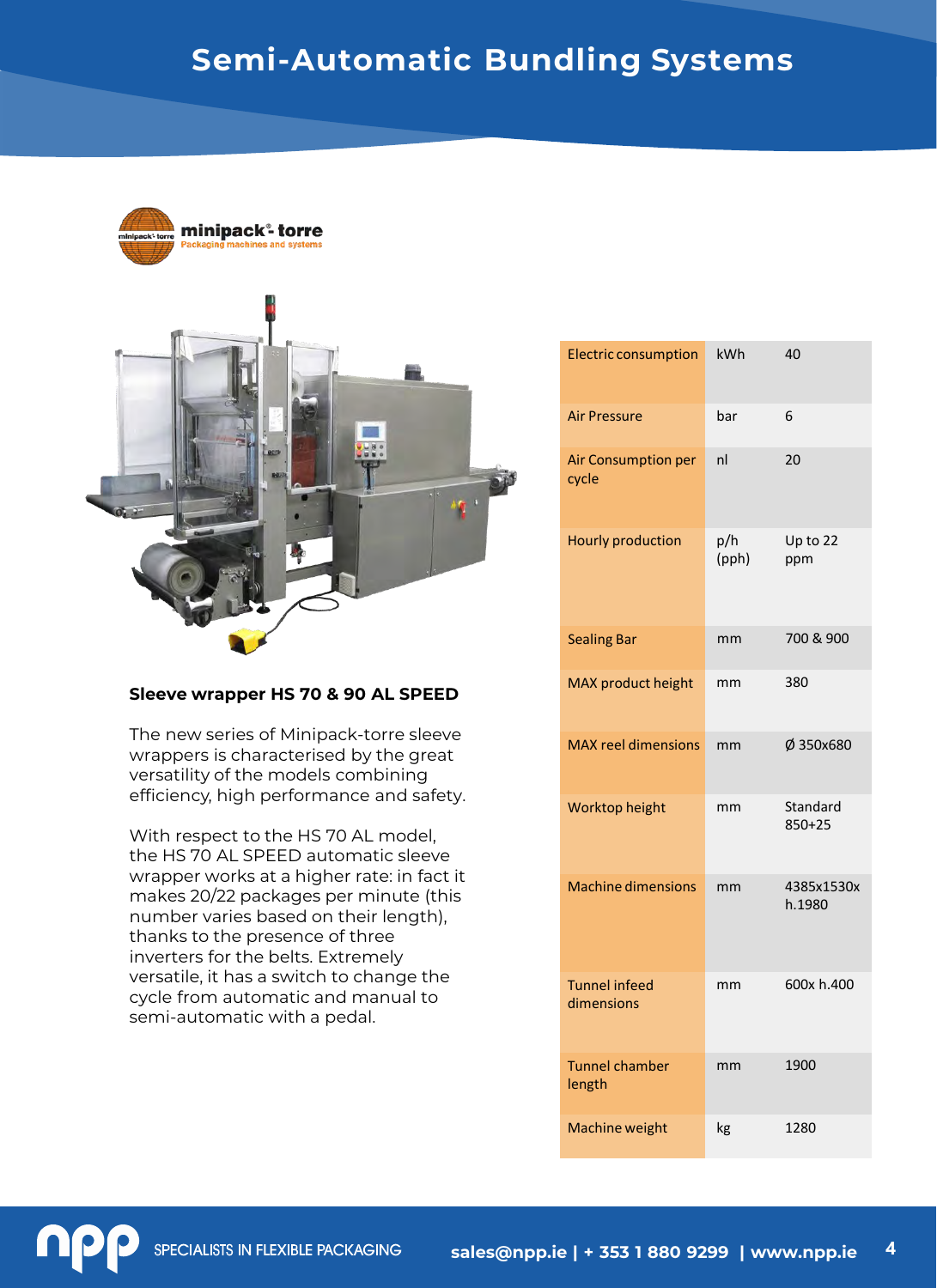NPP Group supply a range of Automatic Bundling Systems from Minipack-Torre





### **Sleeve wrapper HS 70 & 90 – 1R**

The new series of Minipack-torre sleeve wrappers stands out for the great versatility of the models offered combining efficiency, reliability and high performance.

The HS - 70 1R sleeve wrappers package single or multi-row products with polyethylene film for the most diverse types of goods, such as sugar bags, cans of food preserves, cylindrical and rectangular shaped bottles, cases, etc.

In this specific line of automatic sleeve wrappers, product loading involves a conveyor system of the groups of product which makes the production of the bundle much faster.

| Power supply                       | V            | 220/400                 |
|------------------------------------|--------------|-------------------------|
| Phase                              | ph           | 3                       |
| <b>Electrical power</b>            | kW           | 40                      |
| <b>Electric consumption</b>        | kWh          | 25                      |
| <b>Air Pressure</b>                | bar          | 6                       |
| Air Consumption per<br>cycle       | nl           | 20                      |
| <b>Hourly production</b>           | p/h<br>(pph) | Up to 14 ppm            |
| <b>Sealing Bar</b>                 | mm           | 700 & 900               |
| MAX product height                 | mm           | 380                     |
| <b>MAX reel dimensions</b>         | mm           | Ø 350x680               |
| Worktop height                     | mm           | Standard<br>$1000 + 25$ |
| <b>Machine dimensions</b>          | mm           | 4300x2250x<br>h.2150    |
| <b>Tunnel infeed</b><br>dimensions | mm           | 600x h.400              |
| <b>Tunnel chamber</b><br>length    | mm           | 1900                    |
| Machine weight                     | kg           | 1700                    |

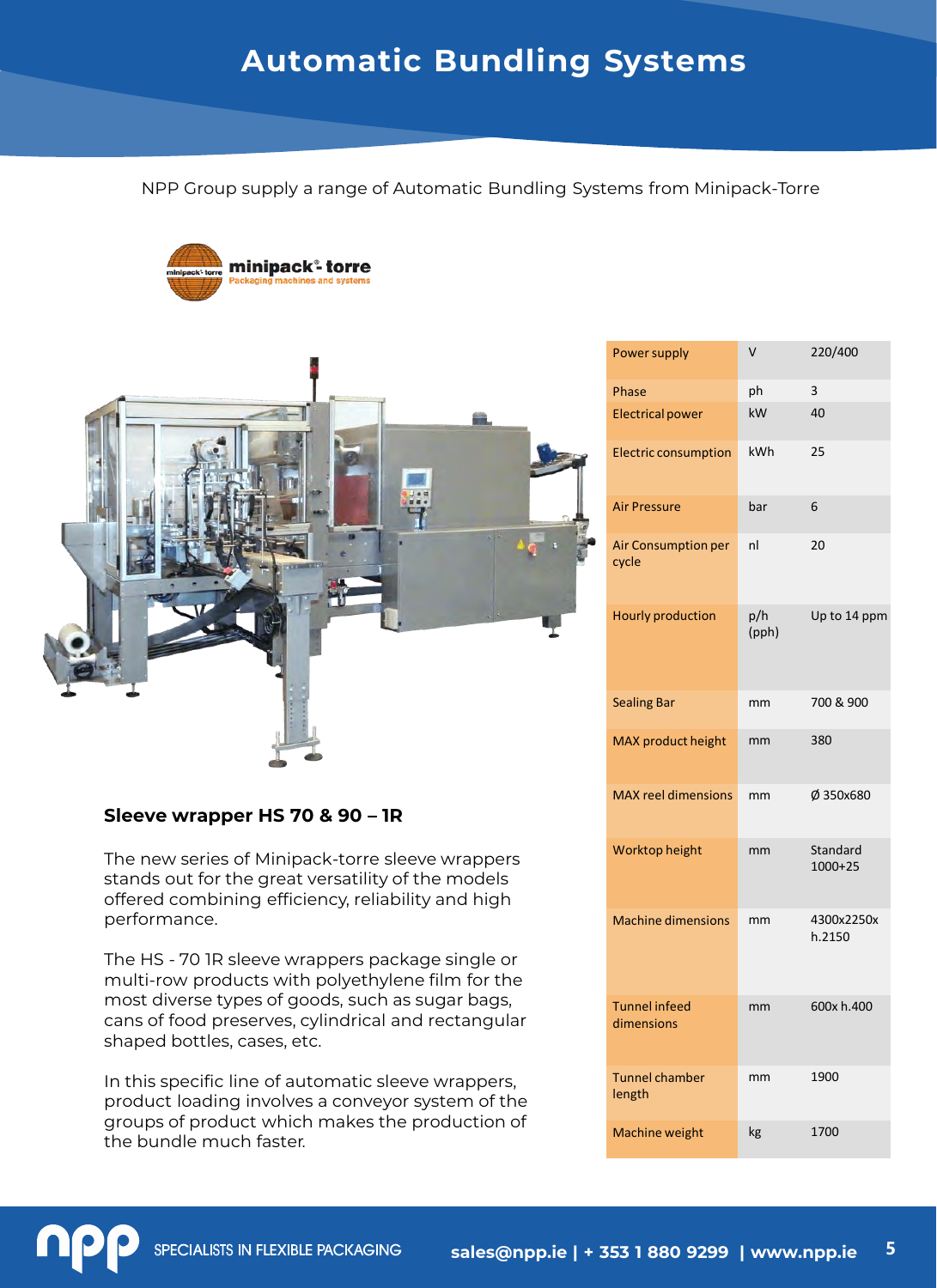

### **R 70 sealing bar sleeve wrapper**

The new series of Minipack-torre sleeve wrapper lines is characterised by the great versatility of the models offered combining efficiency, reliability and high performance. The R70 Lines are equipped with a 6-track divider and a vibrator unit for easier channelling of the products into the stainless steel lanes, with the option of adjusting the speed. The divider assures much faster production of the bundle. The R 70 sleeve wrappers are also equipped with build-up detection systems, full lane monitoring and fallen product monitoring.

| Power supply                    | v         | 220/400               |
|---------------------------------|-----------|-----------------------|
| Phase                           | ph        | 3                     |
| <b>Electrical power</b>         | kW        | 40                    |
| <b>Electric consumption</b>     | kWh       | 25                    |
| <b>Air Pressure</b>             | bar       | 6                     |
| Air Consumption per cycle       | nl        | 20                    |
| <b>Hourly production</b>        | p/h (pph) | Up to 20 ppm          |
| <b>Sealing Bar</b>              | mm        | 700                   |
| MAX product height              | mm        | 380                   |
| <b>MAX reel dimensions</b>      | mm        | Ø 350x680             |
| Worktop height                  | mm        | Standard<br>$1000+25$ |
| <b>Machine dimensions</b>       | mm        | 6368x1530x<br>h.2150  |
| <b>Tunnel infeed dimensions</b> | mm        | 600x h.400            |
| Tunnel chamber length           | mm        | 1900                  |
| Machine weight                  | kg        | 2330                  |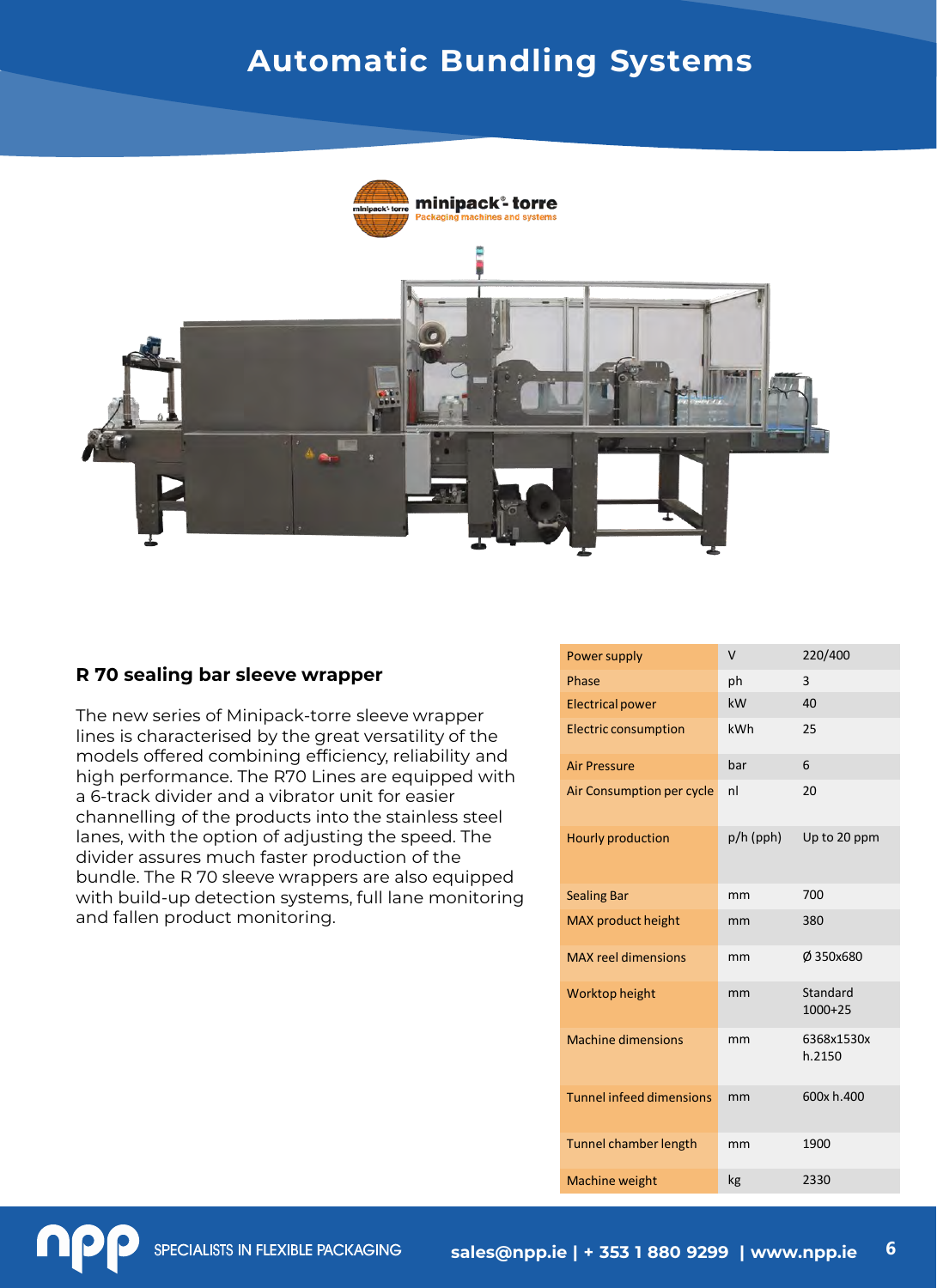



## **R 70 10 V sealing bar sleeve wrapper**

The new series of Minipack-torre lines is characterised by the great versatility of the models offered combining efficiency, reliability and high performance. This all guarantees ideal working conditions in any situation the user carries out the activity. The R 70 10 V sleeve wrappers package multi-row products in film + flap or film + cardboard tray, for the most diverse types of goods. They also have a convenient store for cardboard flaps located under the machine, able to contain up to 600 flaps ready for packaging.

In this line of automatic sleeve wrappers, product loading involves a divider which results in much faster production of the bundle.

| Power supply                       | V         | 220/400               |
|------------------------------------|-----------|-----------------------|
| Phase                              | ph        | 3                     |
| <b>Electrical power</b>            | kW        | 30                    |
| <b>Electric consumption</b>        | kWh       | 18                    |
| <b>Air Pressure</b>                | bar       | 6                     |
| Air Consumption per<br>cycle       | nl        | 20                    |
| <b>Hourly production</b>           | p/h (pph) | Up to 12 ppm          |
| <b>Sealing Bar</b>                 | mm        | 700                   |
| MAX product height                 | mm        | 380                   |
| <b>MAX reel dimensions</b>         | mm        | Ø 350x680             |
| Worktop height                     | mm        | Standard<br>$1000+25$ |
| <b>Machine dimensions</b>          | mm        | 11100x1530x<br>h.2150 |
| <b>Tunnel infeed</b><br>dimensions | mm        | 600x h.400            |
| Tunnel chamber length              | mm        | 1500                  |
| Machine weight                     | kg        | 4400                  |

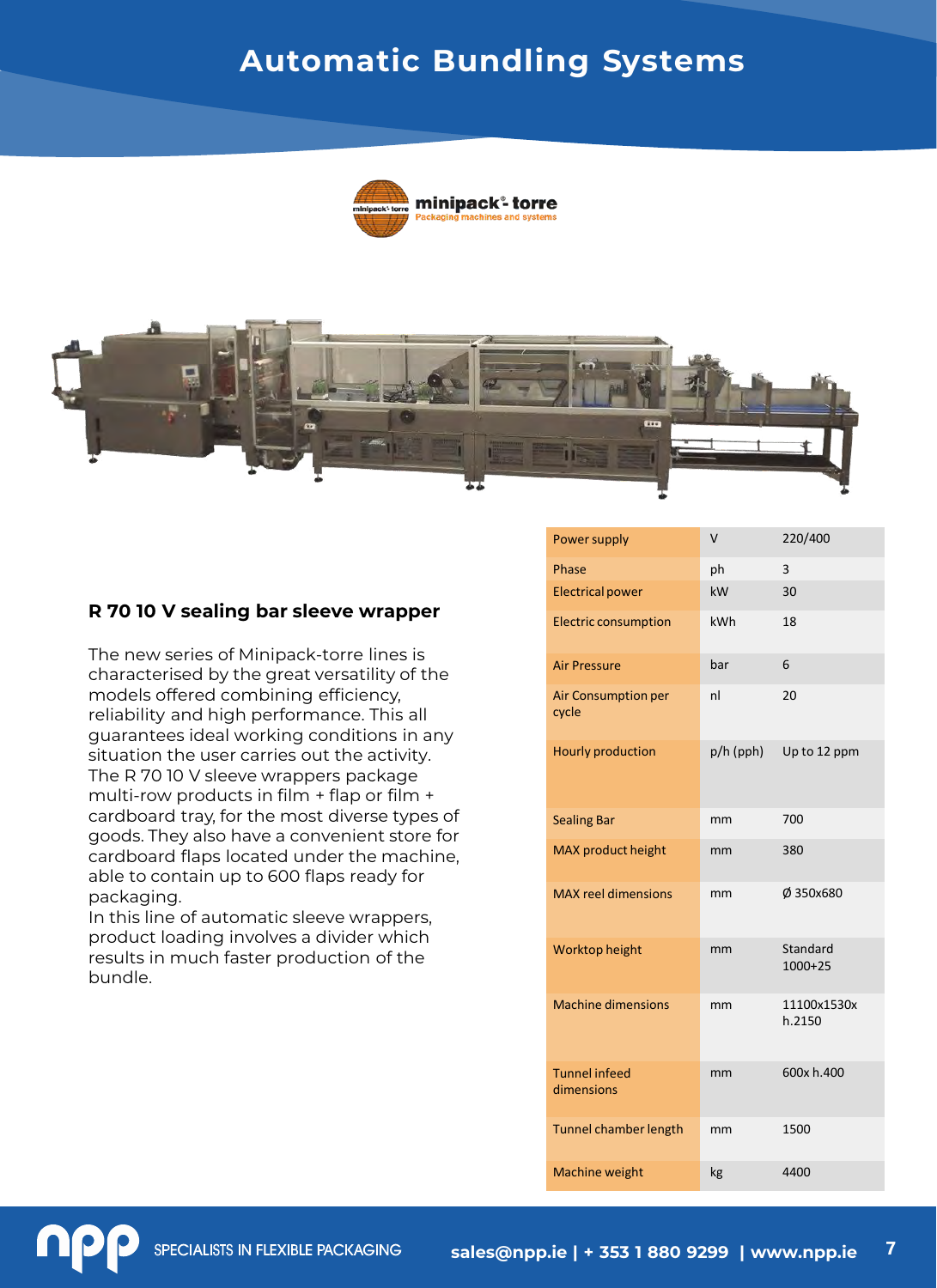

## **WRAPJET 30 seamless film sleeve wrapper**

The new series of Minipack-torre lines is characterised by the great versatility of the models offered combining efficiency, reliability and high performance.

The WRAPJET 30 are among the fastest models of our line of automatic sleeve wrappers, making up to 30 packages per minute. Its high speed is given by the absence of the sealing bar, a feature that makes it possible not to stop the product on the belt to package it.

The WRAPJET line sleeve wrappers also allow you to make packages with customised films. The best solution for those who need to integrate the machine into production lines.

| Power supply                    | V         | 220/400              |
|---------------------------------|-----------|----------------------|
| Phase                           | ph        | 3                    |
| <b>Electrical power</b>         | kW        | 58                   |
| <b>Electric consumption</b>     | kWh       | 55                   |
| <b>Air Pressure</b>             | bar       | 6                    |
| Air Consumption per cycle       | nl        | 5                    |
| Hourly production               | p/h (pph) | Up to 30 ppm         |
| MAX product height              | mm        | 380                  |
| <b>MAX</b> reel dimensions      | mm        | Ø 400x700            |
| Worktop height                  | mm        | Standard 1000+25     |
| <b>Machine dimensions</b>       | mm        | 9000x1650x<br>h.2150 |
| <b>Tunnel infeed dimensions</b> | mm        | 700x h.400           |
| Tunnel chamber length           | mm        | 2900                 |
| Machine weight                  | kg        | 4100                 |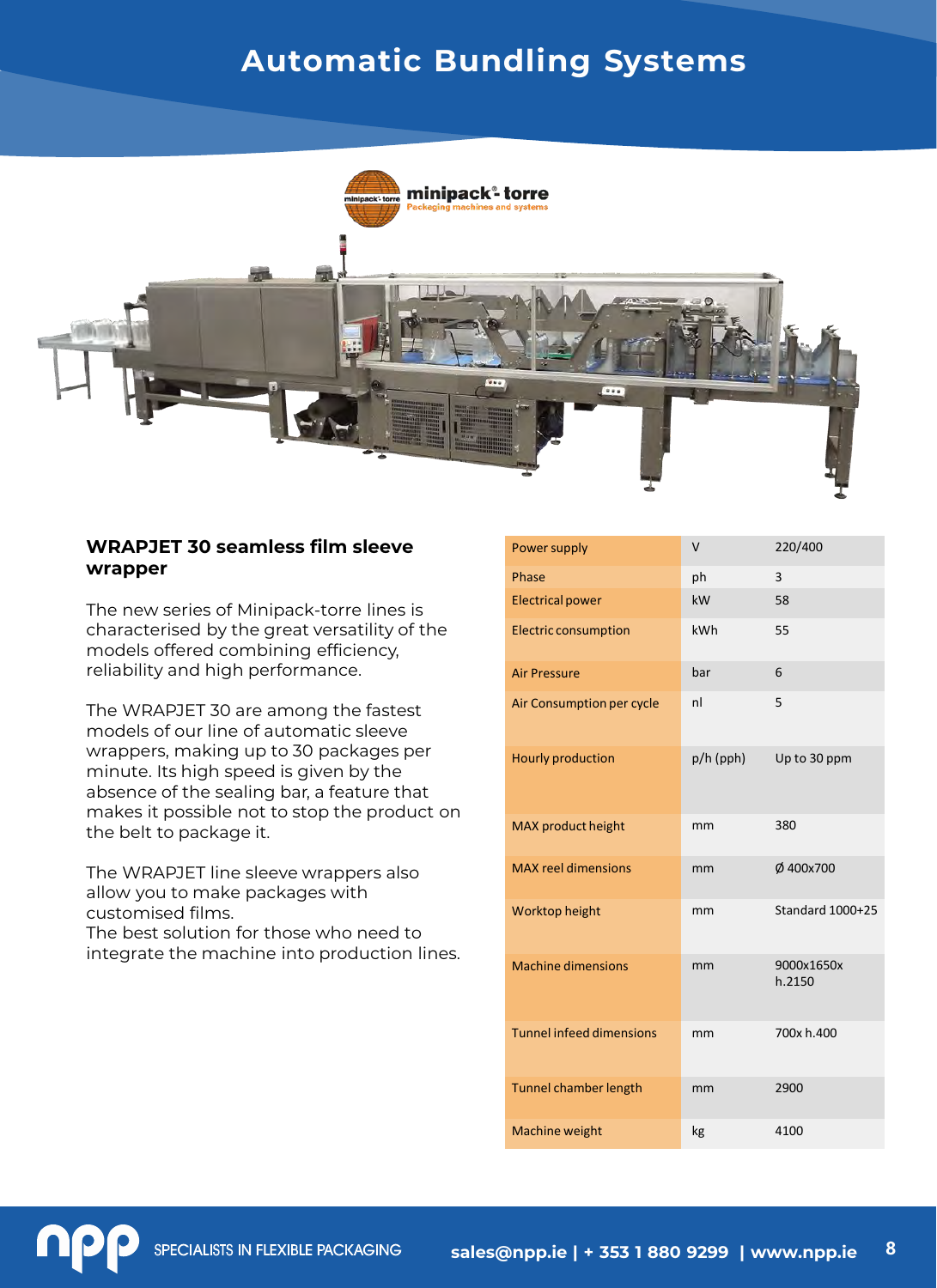



### **WRAPJET 30 V seamless film sleeve wrapper**

The new series of Minipack-torre lines is characterised by high performance, as well as safety and ease of use in any situation the operator carries out the activity.

The WRAPJET 30 V automatic sleeve wrappers package multi-row products in polyethylene film + cardboard tray, without the use of the sealing bar. Not having to stop the product on the belt to make the bundle saves a considerable amount of time, packing up to 30 bundles per minute.

The WRAPJET line sleeve wrappers also allow you to make packages with customised films.

| Power supply                       | v            | 220/400               |
|------------------------------------|--------------|-----------------------|
| Phase                              | ph           | 3                     |
| <b>Electrical power</b>            | kW           | 58                    |
| <b>Electric consumption</b>        | kWh          | 35                    |
| <b>Air Pressure</b>                | bar          | 6                     |
| Air Consumption per<br>cycle       | nl           | 5                     |
| <b>Hourly production</b>           | p/h<br>(pph) | Up to 30 ppm          |
| MAX product height                 | mm           | 380                   |
| <b>MAX reel dimensions</b>         | mm           | Ø 400x700             |
| Worktop height                     | mm           | Standard<br>$1000+25$ |
| <b>Machine dimensions</b>          | mm           | 13756x1650x<br>h.2150 |
| <b>Tunnel infeed</b><br>dimensions | mm           | 700x h.400            |
| <b>Tunnel chamber</b><br>length    | mm           | 2900                  |
| Machine weight                     | kg           | 4800                  |